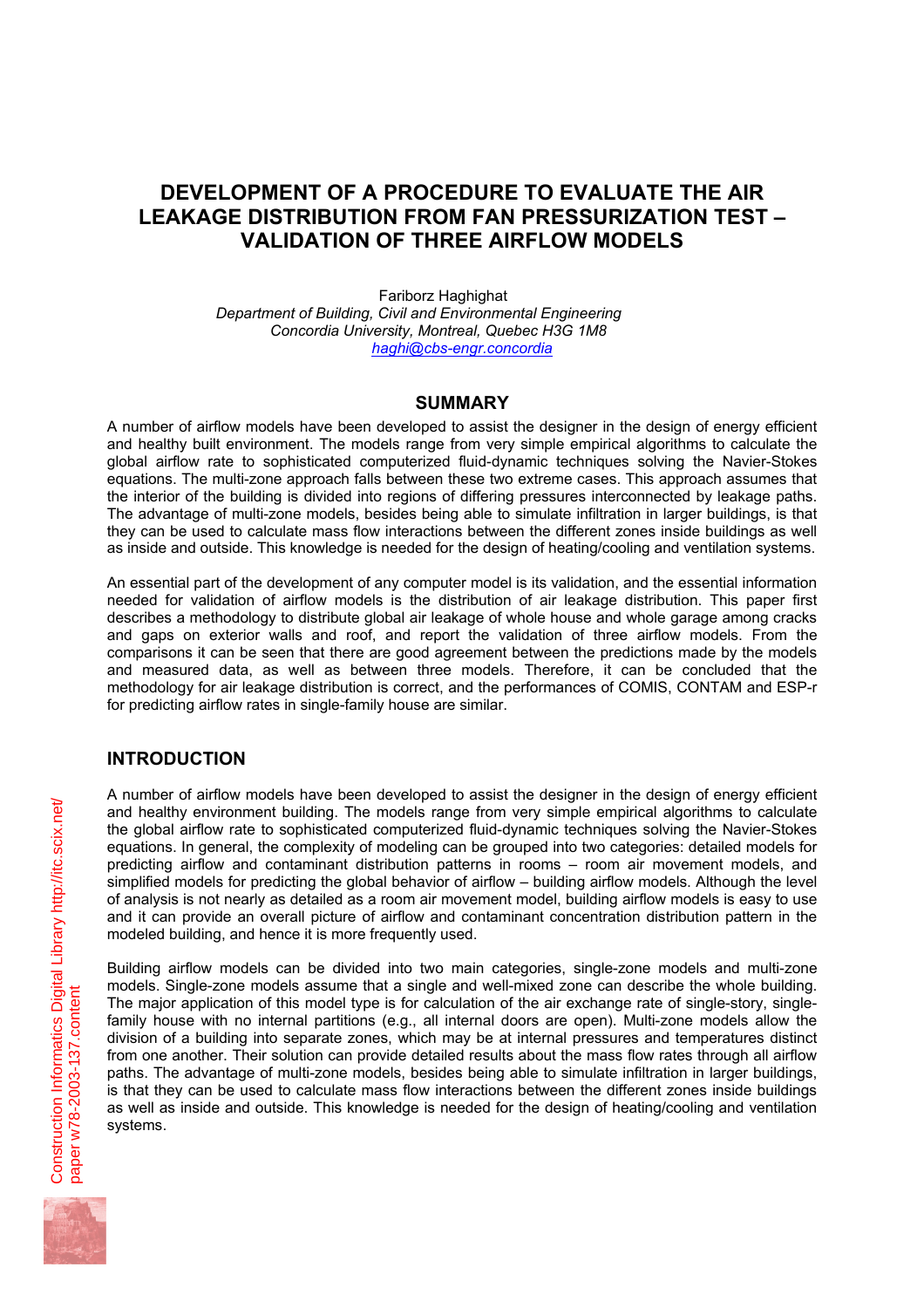An essential part of the development of any computer model is its validation. In the case of multi-zone airflow models, errors or differences from the actual values many occur arise due to: differences between actual weather conditions and those used in the simulation; the use of simplifying assumptions in the input data; differences in the actual building thermal characteristics and those used in the model; differences in the airflow mechanisms used by the model and the actual phenomena; and finally programming or logic errors.

Haghighat and Megri (1996) conducted a comprehensive validation of two multi-zone airflow models – COMIS and CONTAM. The validation process was carried out at three different levels: inter-program comparison; validation with the experiment data from a controlled environment test; and validation with the field measurement carried out in a residential building.

The following input parameters are required to simulate the airflow distribution for a given house:

- Orientation of the building,
- Proximity of other buildings (shielding information),
- Physical dimensions of the house (including the sizes and locations of exterior doors, vent openings and windows, as well as interior doors),
- In mechanically ventilated houses, the location of all supply, return registers and vents as well as their respective airflow rate under normal conditions,
- Temperature of the various rooms in the houses; and
- Local meteorological data (wind speed and direction, and temperature)
- Magnitude and distribution of building envelope air leakage.

The magnitude of the building envelope leakage is measured with fan pressurization test. The value gives only information about the global leakage characteristics of the whole unit (i.e. whole house, whole garage, etc.). This, however, will not provide information about the distribution of cracks and gaps formed during the constructions of the building, such as the interface of window and doorframe, ceiling/wall/floor interface, penetration of pipes, etc. This information is needed for accurate prediction of airflow. It is therefore required that the global flow coefficient and exponent calculated by fan depressurisation tests be distributed among cracks and gaps. This paper first proposes a procedure for distributing the global air leakage data obtained using fan pressurization among different building envelope components, and then reports the results of comparison of the prediction made by three airflow models, ESP-r, CONTAM and COMIS, with the field measurement data.

### **Airflow Models**

Three multi-zone airflow models are selected for this study CONTAM, COMIS and ESP-r. They use similar fundamental including flow equations for airflow paths and algorithm for solving the equations. CONTAM (Walton 1997, Dols, et. al, 2000), COMIS (Feustel and Raynor-Hoosen 1990) and ESP-r (ESRU 1997) are well documents.

Comparison of prediction made by these models and with the field measurement was performed for two single-family houses with attached garage. This type of houses represents typical North American houses. The main difference between these houses was the heating type: house #1 was heated by electrical baseboard and house #2 was heated by a mechanical central air distribution system.

In order to simulate the airflow of two houses, the air leakage characteristics of the house, garage, and the house/garage interface were needed: they were determined by fan depressurization tests. For validation purposes, the pressure drop between the garage and the house was also measured during the test for each house.

### **Measurements Methodology**

The house preparation procedure followed by the air-tightness tests were according to the proposed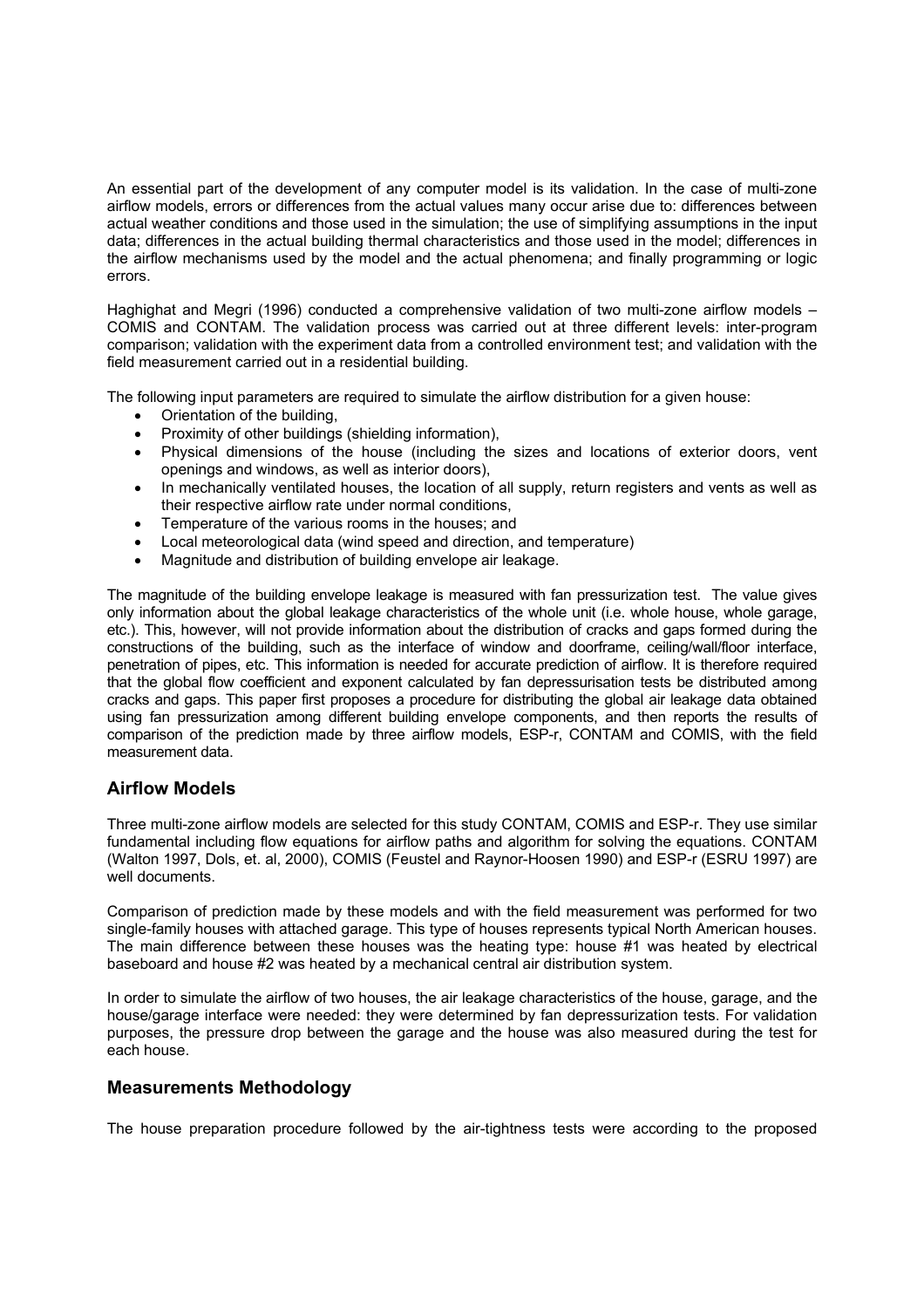revisions of the CGSB Standard (The Canadian General Standards Board Standard CAN/CGSB-149.10-M86, *Determination of the Air-tightness of Building Envelopes by Fan Depressurization Method*) which allow the house to be tested as "occupied". The house preparation procedure basically does not require sealing intentional openings which would usually be left open during normal house operations. The houses were therefore prepared as they would be in winter, windows closed and latched. The "occupied' house condition provides a more realistic evaluation of the house leakage characteristics for air infiltration simulations.

To determine the air-tightness characteristics of the house, garage and their interface, two air-tightness tests were conducted as follows: (Ruest,1997).

- **Test #1.** House only air-tightness test. For this test the house was prepared for its winter operating conditions, and the garage door was opened. This air-tightness test was done to characterize the house envelope leakage characteristics independently from the garage. With the garage door opened, the house/garage interface leaks were included in the first test values.
- **Test #2**. House air-tightness test with the house/garage interface kept at zero pressure difference. The second house test was done with the garage door closed, and while the garage was simultaneously depressurized to eliminate the flows through common surfaces between the house and garage. The garage pressures and flows were also being recorded during this test to calculate the garage air-tightness.

Results from the two air-tightness tests provided the data required for characterizing the house/garage interface. The value of flow coefficient, *K*, and the flow exponent, *n*, for the whole house envelope and the whole garage envelope were determined by regression analysis of the fan depressurization tests. The flow coefficient, K, is an indication of the size of the opening, and the flow exponent, n, is a measure of the flow type. They depend on the type of crack, material used and the quality of workmanship. In general, the flow exponent increases marginally in value with airtightness.

However, the value of *K* and *n* for the interface between the house and the garage were determined by mathematical manipulation of the two fan depressurization tests.

$$
Q_{\text{int}} = K_{\text{int}} \left(\Delta P\right)^{n_{\text{int}}} = K_1 \left(\Delta P\right)^{n_1} - K_2 \left(\Delta P\right)^{n_2} \tag{1}
$$

Where, the subscript of "1" is for the test #1, "2" is for the test #2, and "int" is for the interface. The airtightness test results for two houses are showed in Table 1.

| <b>Building</b> | House           |      | Garage          |      | Interface       |      |
|-----------------|-----------------|------|-----------------|------|-----------------|------|
|                 | ĸ               | n    | К               | IN   | K               | N    |
|                 | $[L/(s\ Pa^n)]$ |      | $[L/(s\ Pa^n)]$ |      | $[L/(s\ Pa^n)]$ |      |
| House-1         | 50.76           | 0.65 | 117.88          | 0.54 | 1.54            | 0.68 |
| House-2         | 19.38           | 0.82 | 18.68           | 0.65 | 2.12            | 0.82 |

**Table 1** Air Leakage Data Given by Air-Tightness Test and Calculation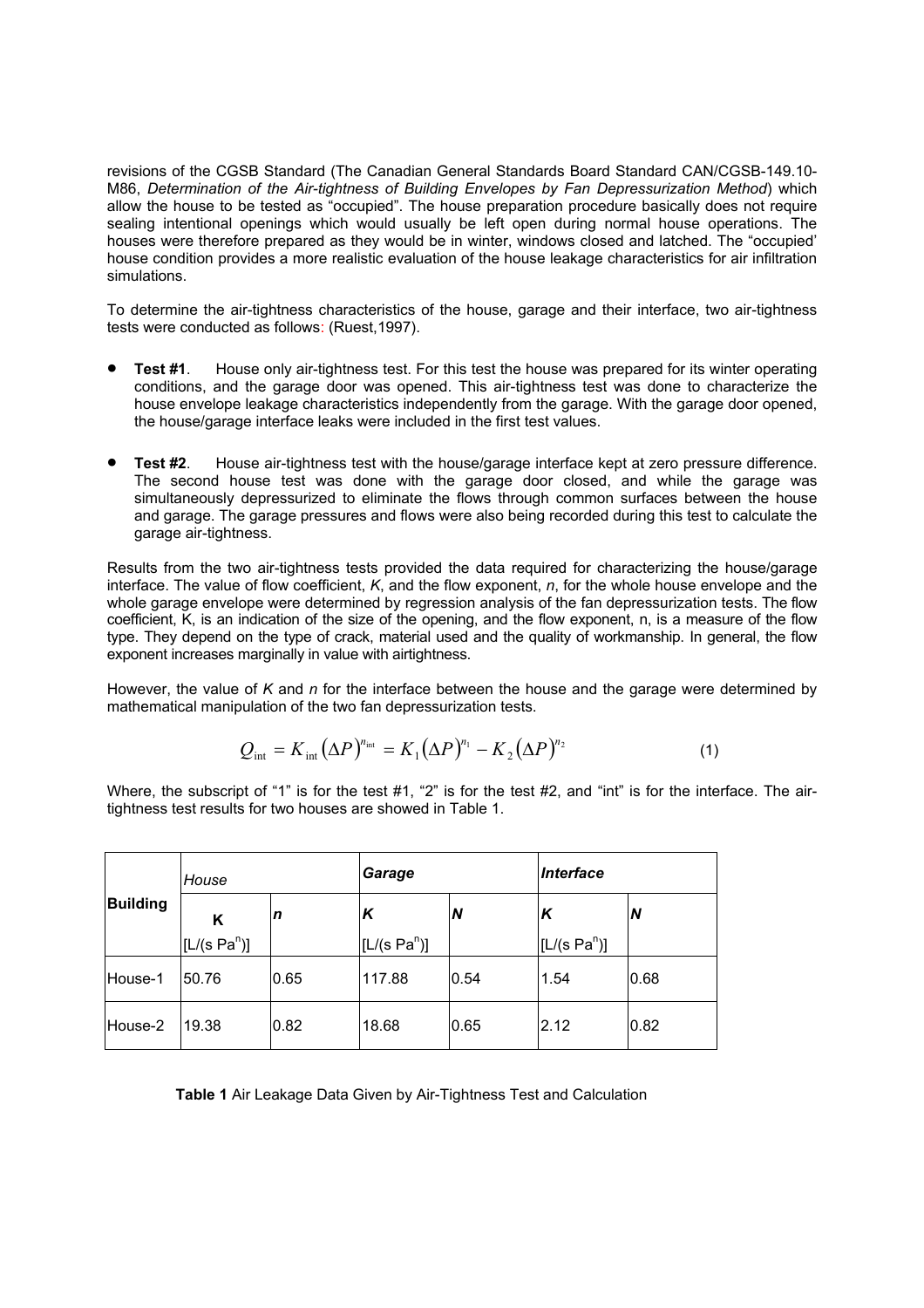Pressurizing the garage and carrying out smoke pencil test provided a further assessment of the house/garage interface air leakage. For this procedure, the garage was pressurized while the house remains under normal pressure. From inside the house, smoke pencils were used to locate the air leaks from the garage to the house. The leakage location observations from this procedure provide some indication of the airflow path distribution on this interface.

The meteorological data was collected for each house for the day that test was carried out, and the pressure differences between the house and garage as well as the air temperature of garage and house were monitored.

### **Air Leakage Distribution**

The fan depressurization tests provided only the information about the global air leakage characteristics of the whole unit (i.e. whole house, whole garage, etc.). This however, did not provide information about the distribution of cracks and gaps formed during the constructions of the building, such as the interface of window and doorframe, ceiling/wall/floor interface, penetration of pipes, etc. This information was needed to run the simulation programs. It was, therefore, required that the global flow coefficient and exponent calculated by fan depressurization tests be distributed among cracks and gaps.

In this study, efforts and judgments were made to evaluate the distribution of the air leakage paths around the building envelope by using some reliable data in the literature for every component.

Technical Note AIVC 44 (Orme et al 1994) developed a database to provide numerical guidance on typical leakage values for use in design and simulation when no other sources of data are available. These data are based on measurements published in over 80 technical publications and on measurements provided directly by many research organizations and groups.

One of the main criteria of data on leakage values selection from literature was that it must match the construction material and condition of the tested building such as the construction materials (concrete, timber or steel), the type of windows and doors (weather-striped, unweather-striped), penetrations (location of the installations, etc.), wall junctions, etc. In general, the median value of flow coefficients was used except when a major airflow path was observed during the smoke test. In this case, the upper quartile value given in the literature was considered.

 If no value for a component (i.e. type of window) was found in the literature, a *K* value was calculated by considering the airflow path as an orifice and estimating the leakage area. It was assumed the discharge coefficient  $C_d$  is equal to 0.61 (Orme et al 1994).

$$
Q = C_d A \sqrt{\frac{2}{\rho} \Delta P} = C_d A \sqrt{\frac{2}{\rho}} \Delta P^{0.5}
$$
\n
$$
K = C_d A \sqrt{\frac{2}{\rho}}
$$
\n(3)

Where Q (m<sup>3</sup>/s) is volume flow rate, *A* is the opening area (m<sup>2</sup>),  $\rho$  (kg/m<sup>3</sup>) is the air density, ∆*P* (Pa) is pressure difference.

Recent studies have shown that most of the flow exponents for airflow paths (leakage openings) at the material interfaces or joints are within  $\pm$  0.12 of their mean value. Therefore, it is assumed that for a given unit (i.e. a house) the flow exponents for all airflow paths on the exterior walls are identical. It was assumed that the airflow paths of the investigated buildings had similar characteristics as those given in the AIVC 44, but not necessarily the same value (only the flow exponent for every component is equal to that given in literature). The total envelope leakage airflow under a specific pressure differential (e.g. 50 Pa) could be calculated by adding leakage airflow for all components (literature value) at the same pressure differential. Equation 4 expresses the relationship between this total value and the leakage airflow determined by air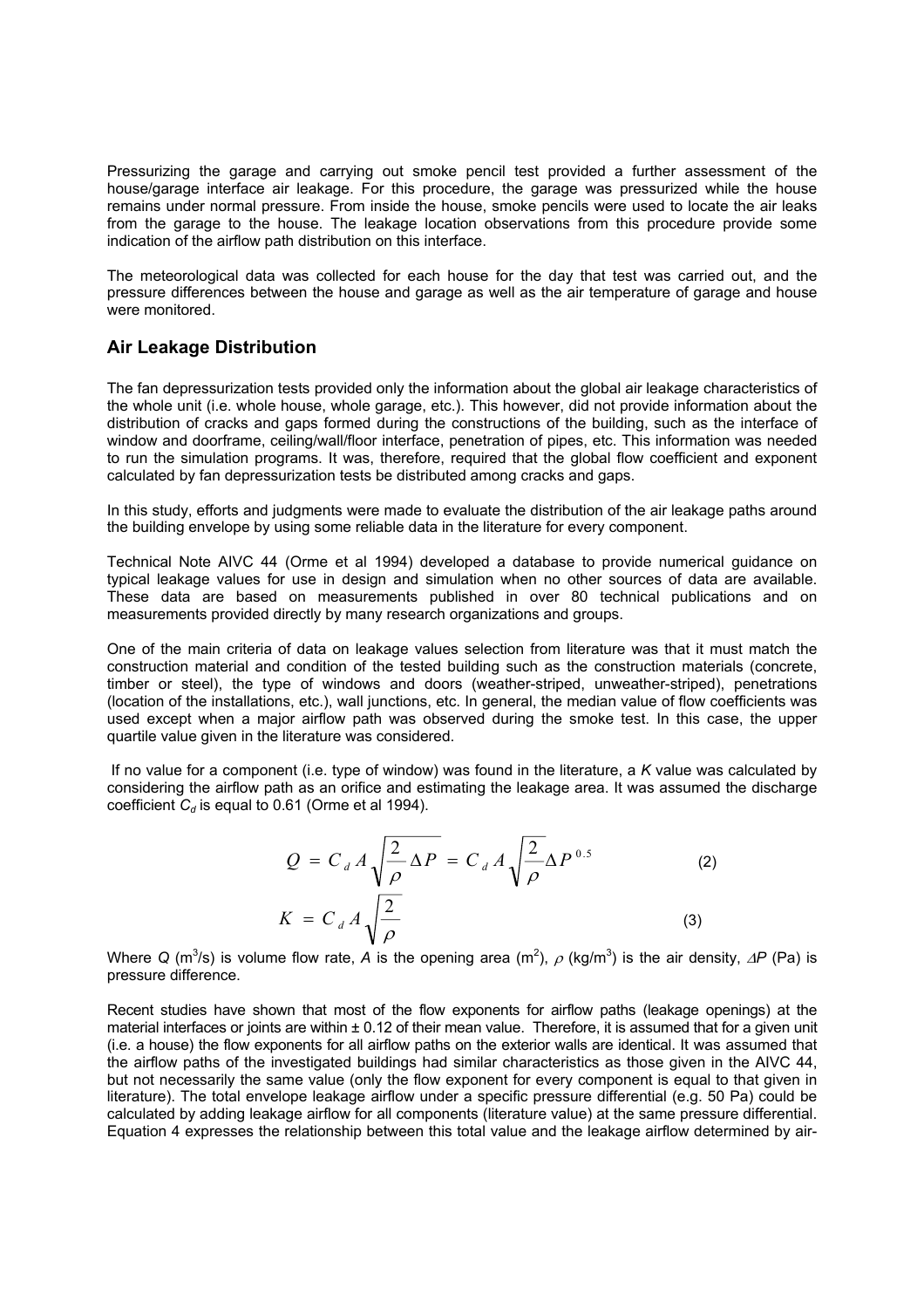tightness test for the whole envelope.

$$
\frac{\sum K_{i,lin} (\Delta P)^{n_{i,lin}}}{K_{test} (\Delta P)^{n_{test}}} = \frac{K_{i,lin}}{K_i}
$$
(4)

Convert this equation, the flow coefficient for each airflow path, *i*, is calculated by:

$$
K_{i} = K_{i, \text{lit}} \times \left[ K_{\text{test}} \left( \Delta P \right)^{n_{\text{test}}} \right] / \sum K_{i, \text{lit}} \left( \Delta P \right)^{n_{i, \text{lit}}} \tag{5}
$$

Where,  $K_{i}$ <sub>lit</sub> and  $n_{i}$ <sub>lit</sub> is the value of the flow coefficient and exponent for component *i* from the literature AIVC 44; and the  $K_{test}$  and  $n_{test}$  is the global flow coefficient and exponent of the whole unit (house, garage or their interface) measured by air-tightness test (Table 1). It was also assumed that the house envelope is insulated with an air barrier and the flow coefficients of exterior walls and ceiling were distributed proportionally to the exterior walls and ceiling area of each room.

Since the airflow characterization of interior components was not available in the literature, the airflow path distribution in the interface of house and garage was based on the observation made during the test. Smoke pencil was used to observe the airflow path.

#### **Assumptions and Parameters for Simulation**

The important emphasis of this study was to ensure that identical input data is used in three models – COMIS, CONTAM and ESP-r, and then to check how they respond.

The garage air temperature was treated as constant during the simulation period, using the garage mean temperature during test period. The temperature inside the house was assumed to be uniform. The fireplaces and exhaust fans in kitchens and bathrooms were not in use during the measurements and the dampers were closed.

The house #2 had a mechanical ventilation system and the supply and return airflow rates to each zone were measured, and then used as input for the simulation. But due to inaccessibility or other reasons, it was not possible to measure the supply or return airflow in certain zones. In this case, the values were obtained by performing a simple mass balance for the zone, floor or whole house with an assumption that there was no leakage on the air distribution system in order to take into account the duct distribution leakages.

Two parameters have pronounced impact in the determination of wind induced surface pressure, that is, the wind velocity at the building height and the value of pressure coefficient. The induced surface pressure varies with the square of the wind velocity therefore; the accurate estimation of site wind velocity from the meteorological data is needed. CONTAM uses a power law wind velocity profile to calculate the wind velocity at the building height (Walton 1996).

Although the wind-induced pressure varies linearly with the pressure coefficient, it has an important impact on the final outcome of the simulation. Pressure coefficient depends on the wind angle, and the degree of surrounding shielding and spatial separation of nearby obstructions (Wiren 1985).

In this study, the urban area wind velocity profile was used to calculate the wind velocity at building height. The pressure coefficient used here was from the literature, Technical Note AIVC44, for a low-rise building, surrounded on all sides by obstructions equal to the height of the building (Orme et al 1994).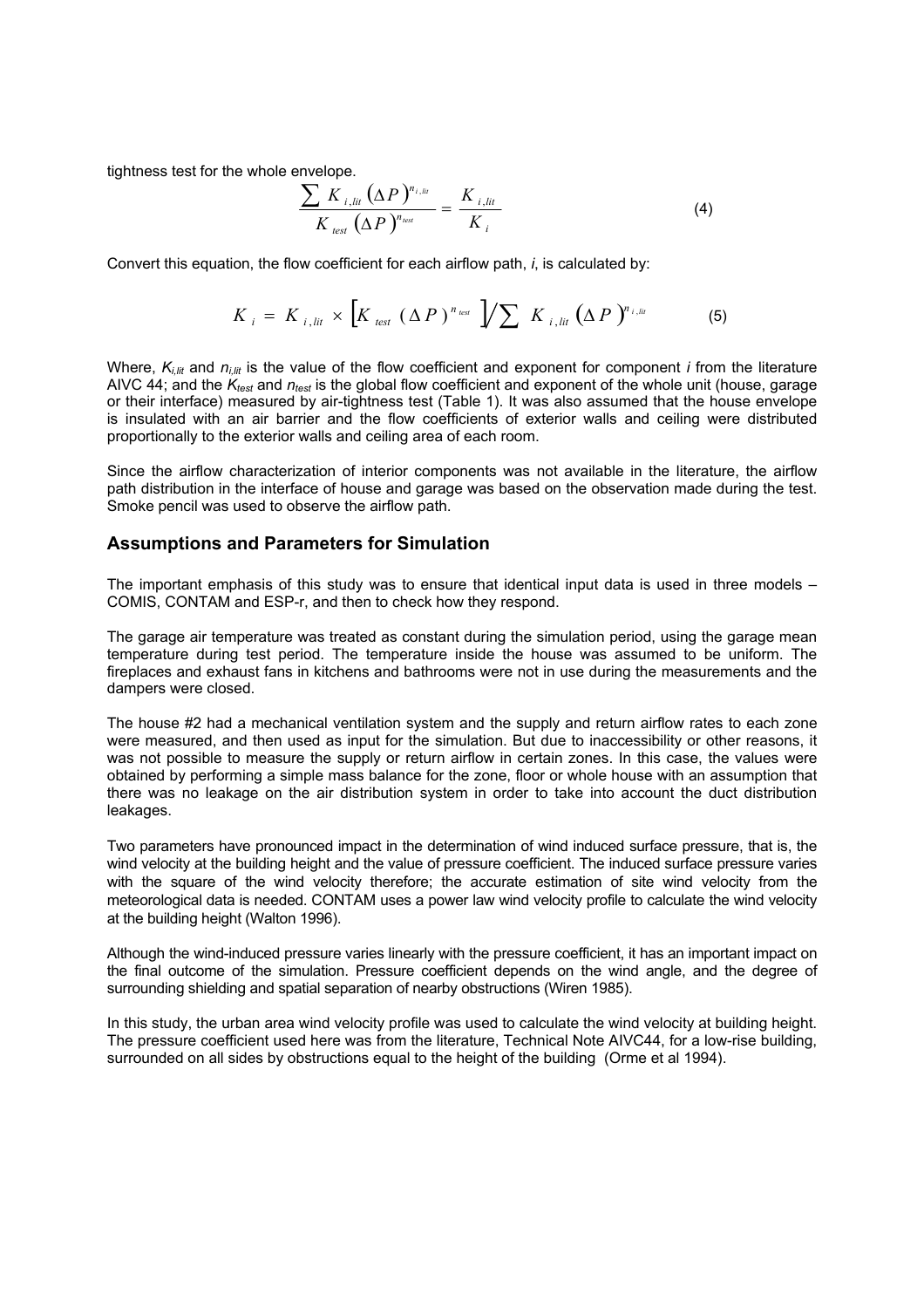### **Models Configuration and Simulation**

There are many factors that may influence the results predicted by multi-zone models. The limitations of the models themselves, due to physical approximations, are what should be found and compared in this study. On the other hand, lack of clarity or misunderstanding of the constructions of buildings and the misusing of simulation program can also give rise to incorrect results. This type of problem is easier to rectify, once it has been identified. Because of this, model configuration – building up an airflow network according to the real building, before simulation is very important.

COMIS and ESP-r are all based on text input to set up network models for building airflow. In ESP-r, the number of airflow components is limited to be less than 50, and the number of connections (airflow paths) is limited to be less than 99. In COMIS and CONTAM, there is no limitation on the number of airflow components.

These two buildings had a large number of airflow paths, and in order to handle the limitation of ESP-r, some approximations had to be made to reduce the number of airflow components (for example, to approximate two very close flow coefficient values to be one value) and remove some connections (airflow paths) with relatively very small values. So, the set of input data of ESP-r was not completely the same as in COMIS and CONTAM, but the difference is very small.

### **COMPARISON AND ANALYSIS**

The comparisons between the predictions of COMIS, CONTAM and ESP-r and the measured pressure differences across house/garage interface for two houses are showed in Figures 1 and 2. In general, there are good agreements between the predicted and measured values: the predicted results by three models are very close.

From the comparison between predictions and measurements, it can be seen that three simulation models often over-estimated the pressure differences for two buildings. But even the biggest difference between the prediction and measurement is not out of the range of  $\pm$ 25%. This is acceptable and reasonable because the drive of natural ventilation is unsteady and is treated by average data, e.g. the wind pressure coefficients. The other reasons may be due to errors in measured data and parameters used for the building description.

From the comparison between the predictions of three simulation models, the results indicate that the sequence (from maximum to minimum) of prediction values during the measurement period for two buildings is same – COMIS, ESP-r, CONTAM. The differences of predicted values between ESP-r and CONTAM are smaller than that between COMIS and two others. This is due to the different approach used to convert wind velocity from meteorological station to building height. In CONTAM and ESP-r, a wind speed reduction factor (or wind speed modifier, which accounts for the difference between reported velocity and wind speed at building height) was input directly to keep the sets of input data identical. But in COMIS, such an option is not available and the program uses the given wind speed at the meteorological site and calculates the speed at 60m high (or higher if meteorological station or the building is in rough terrain and wind speed profile exponent,  $\alpha$ , is greater than 0.34. In this condition, COMIS program calculates the height of boundary layer). This speed at 60 m (or higher) is assumed to be equal to the wind speed at the same height above the building. Along the profile near the building the velocity at the building reference height is calculated (Feustel and Smith, 1997). Therefore, it is impossible in COMIS to get the same wind velocity at building height as that in CONTAM and ESP-r. This caused different input wind pressures and consequently resulted in different performance of three models predictions.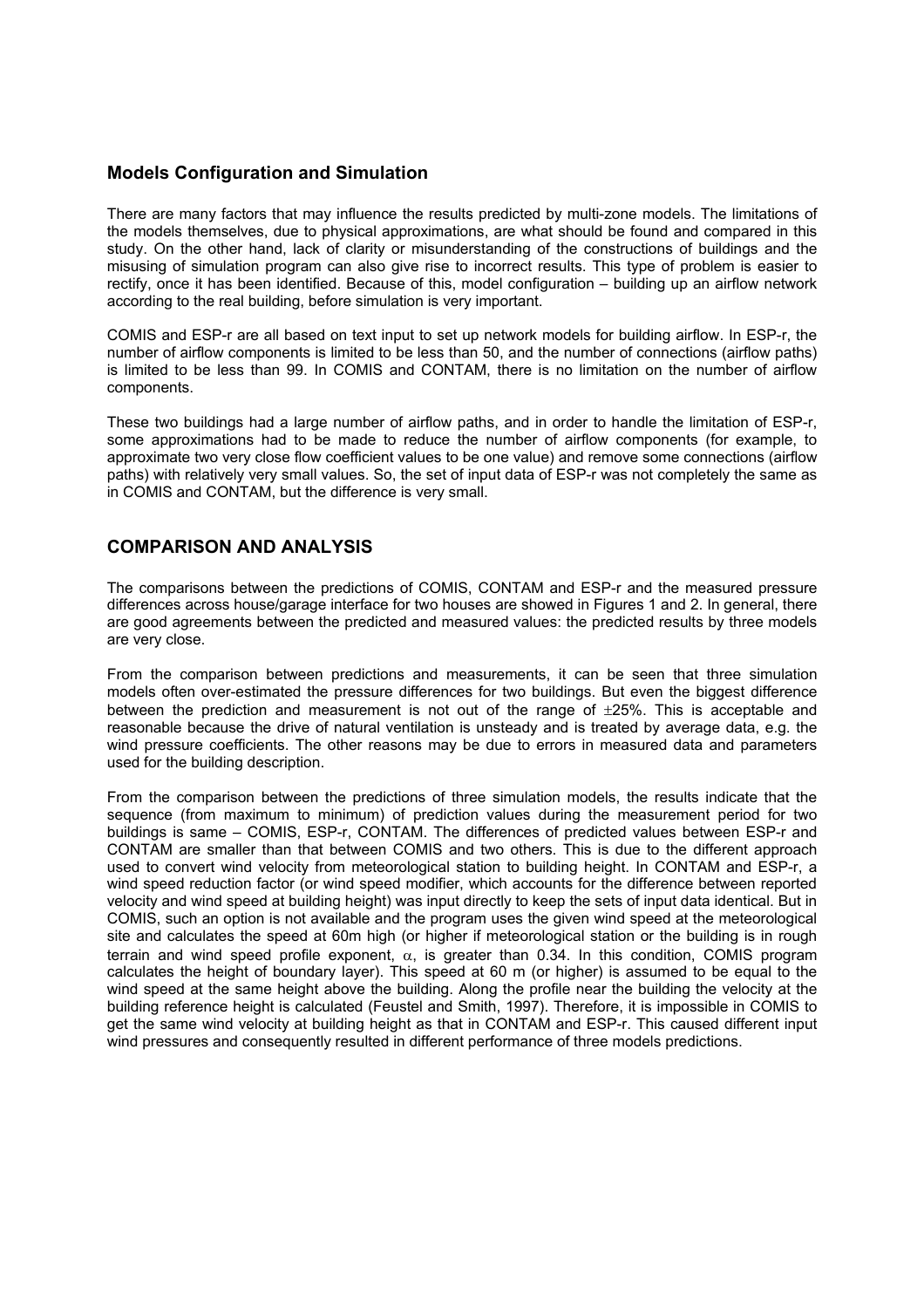

**Figure 1** Measured and Predicted Differential Pressure across Garage-House Interface of House #1



**Figure 2** Measured and Predicted Differential Pressure across Garage-House Interface of House #2

These results also show that the approximation made in the ESP-r simulation, reducing the number of airflow elements, did not significantly impact the predictions. This means that the small difference of